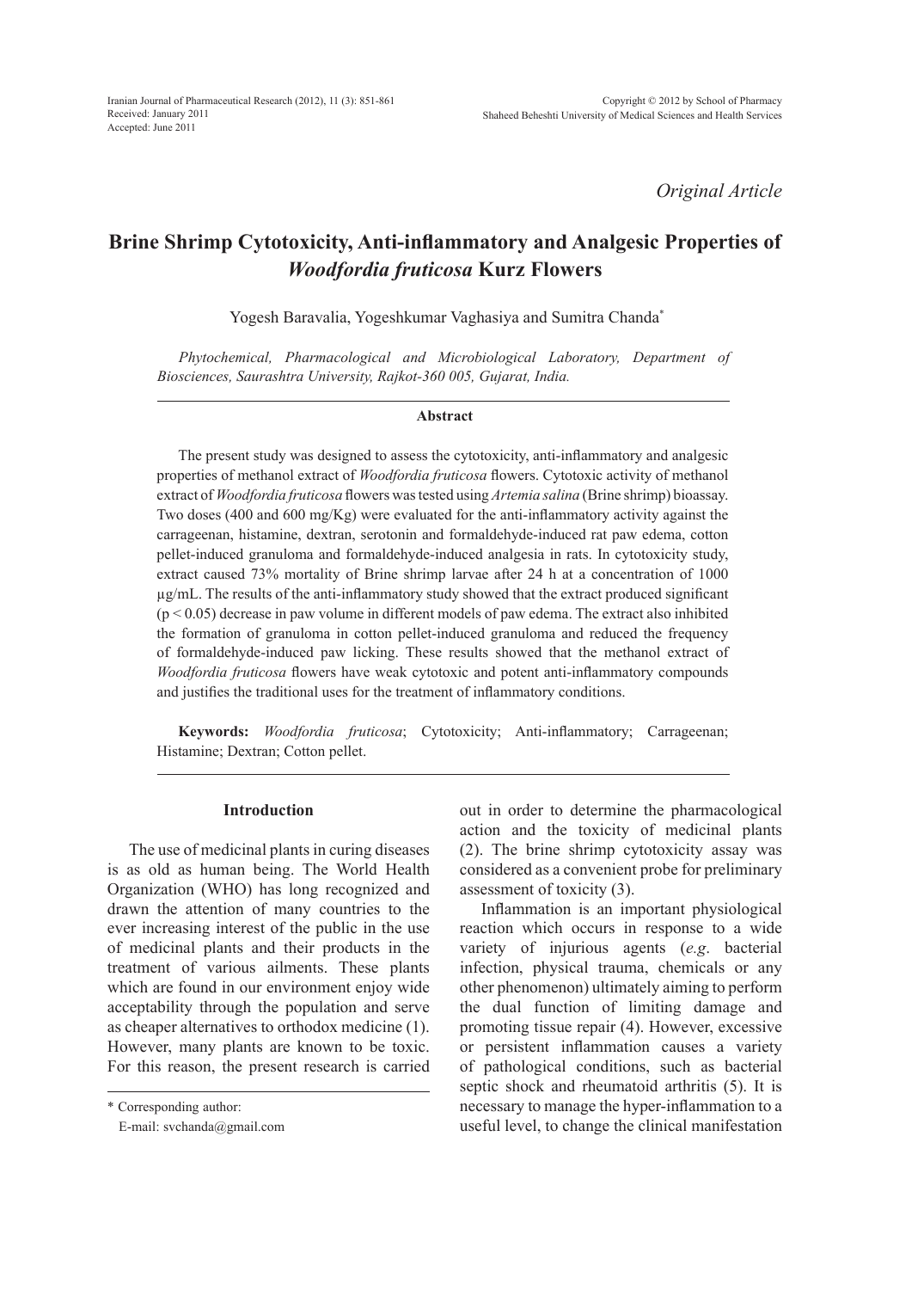of the disease. The scientific interest has now been diverted towards the natural compounds which are biocompatible, safe and also costeffective. Thus, efforts are continuously being made to identify such agents and to validate their scientific authenticity  $(6)$ .

*Woodfordia fruticosa* Kurz (syn. *Woodfordia floribunda* Salisb.) belongs to the family Lythraceae and is locally known as Dhavdi (Gujarat, India) (7). All parts of this plant possess valuable medicinal properties viz. anti-inflammatory, anti-tumor, hepatoprotective and free radical scavenging activity (8-11), but its flowers are in maximum demand (12). The flowers are being used in the preparation of Ayurvedic fermented drugs called Aristhas and Asavas, and are very popular in the Indian subcontinent as in other South Asian countries (13). In the current study, the aim was to study the brine shrimp cytotoxicity, antiinflammatory (acute and chronic) and analgesic activity of the methanol extract of *Woodfordia fruticosa* Kurz. flowers.

## **Experimental**

#### *Plant material*

The fresh flowers of *Woodfordia fruticosa* were collected from Junagadh (Girnar region), Gujarat, India, in March 2008. The plant was compared with voucher specimen (voucher specimen No. PSN303) deposited by Dr. P.S. Nagar, at Department of Biosciences, Saurashtra University, Rajkot, Gujarat, India.

## *Preparation of the extract*

The flowers were washed under tap water, air dried, homogenized to fine powder and stored in airtight bottles. Ten grams of dried powder was first defatted with petroleum ether and then extracted with methanol using Soxhlet apparatus (14). The solvent was evaporated to dryness and the dried crude extract was stored in airtight bottle at 4°C. The percentage yield of methanol extract was 36%. For testing, the *Woodfordia fruticosa* methanol (WFM) extract was dissolved in sterile distilled water and diluted to the desired concentrations.

## *Chemicals*

All chemicals were of analytical-reagent

grade and obtained from the following sources: Carrageenan and dextran from Hi media (Mumbai, India); histamine, serotonin and diclofenac sodium from Sigma Aldrich (St. Louis, MO, USA); petroleum ether, methanol from Merck (Darmstadt, Germany) and biochemical kits were purchased from Span Diagnostics Ltd (Sachin, Surat, India).

## *Test sample preparation for Brine shrimp bioassay*

Test sample was dissolved in DMSO (Dimethyl sulfoxide) to obtain stock solution of 1 mg/mL concentration. The final concentration of DMSO in the assay volume was kept at 2% to prevent possible false effects originating from DMSO toxicity. Pure DMSO and artificial seawater were used as negative control and potassium dichromate was used as the reference standard for the cytotoxicity assay.

## *Hatching of Brine shrimp cysts*

Fresh cysts were produced from Fisheries Research Center, Okha, Gujarat, India. The cysts were hatched in a hatching tank containing artificial seawater made through dissolving a commercial marine salt (2%) in RO water (mineral water). The tank was well aerated with the aid of an air pump and the proper light source (1000-4000 lux) was also provided. The nauplii were hatched within 24-36 h at 30-35°C.

#### *Brine shrimp lethality test*

The toxicity of compound was tested at various concentrations viz. 10, 100, 250, 500, 750 and 1000 µg/mL in seawater containing 2% DMSO (v/v). Ten nauplii were used in each test. Three replications were used for each concentration. A parallel series of tests with the standard potassium dichromate solution  $(LC_{50})$  $= 20-40 \text{ µg}$ ) were tested and the blank control was always included. After 24 h, survivors were counted using a dissection microscope and the percentage of the mortality (%M) of each dose was calculated as compared with control. Cytotoxicity was considered significant if the LC<sub>50</sub>-value was less than 20-30  $\mu$ g/mL (15).

## *Animals*

Wistar albino rats of either sex (180-220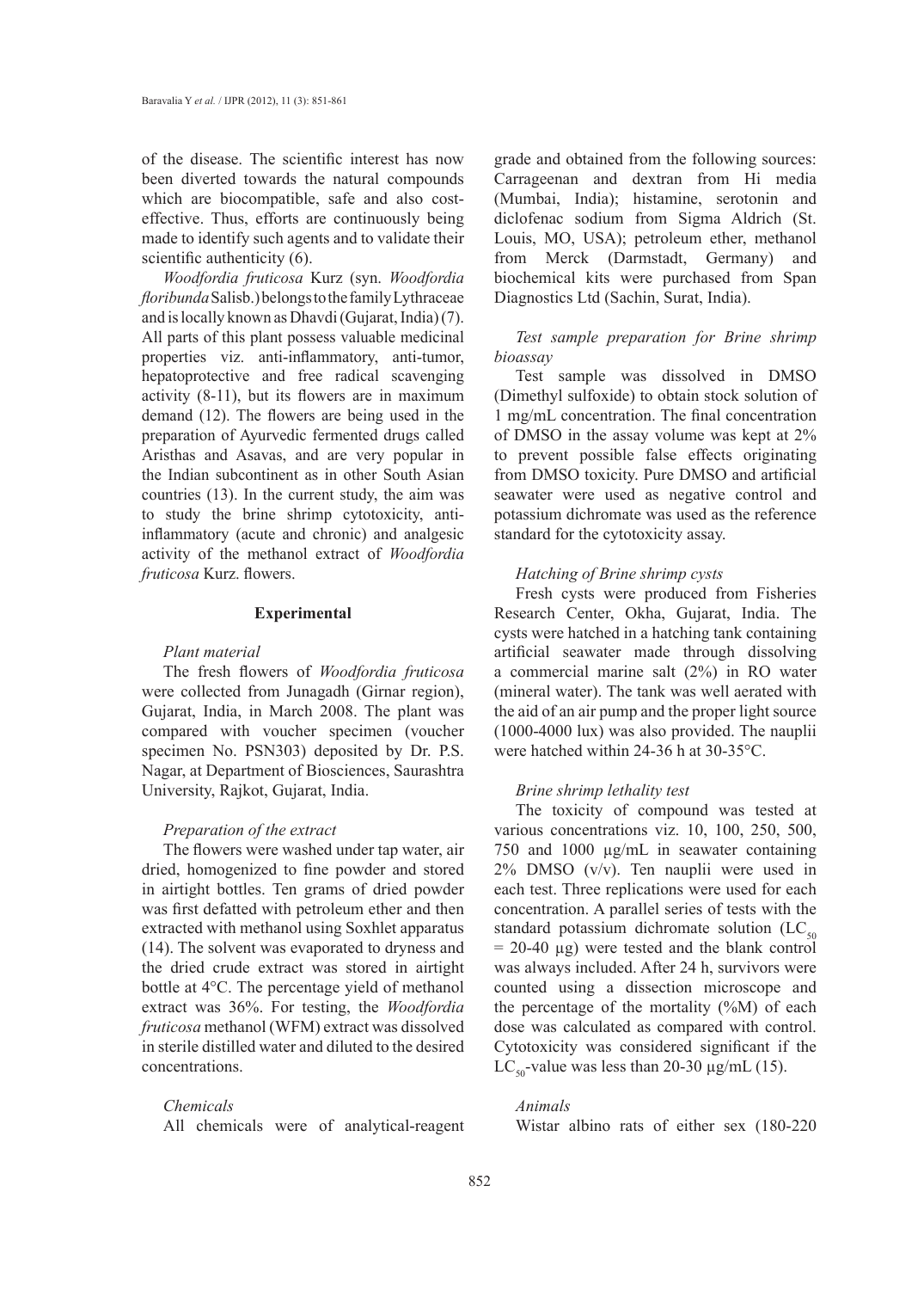g) were used for the study. The animals were obtained from Sarabhai Research Center (SRC), Baroda. All the rats were kept in standard plastic rat cages with stainless steel coverlids and the wheat straw was used as a bedding material. The animals were kept at the animal house of Department of Biosciences, Saurashtra University, Rajkot. The animals were facilitated with standard environmental condition of photoperiod (12:12 h dark: light cycle) and temperature (25  $\pm$  2°C). They were provided with commercial rat and mice feed (Pranav Agro Industries Ltd., Amruth Brand rat and mice pellet feed) and water was given *ad libitum*. The use of these animals and the study protocols were approved by CPCSEA recognized local ethical committee.

## *Anti-inflammatory studies*

The animals were divided into four groups (six animals in each group) for anti-inflammatory studies. The dose of the *Woodfordia fruticosa* flowers was selected on the basis of therapeutic dose used in the traditional system of Ayurveda and the dose of Diclofenac was selected on the basis of literature survey as follows: Group I: Vehicle-treated control (distilled water), Group II: Methanol extract of *Woodfordia fruticosa* (400 mg/Kg body weight (WFM-400)), Group III: Methanol extract of *Woodfordia fruticosa* (600 mg/Kg body weight (WFM-600)), Group IV: Diclofenac sodium (- 10 mg/Kg body weight (diclofenac - 10)).

## *Carrageenan-induced rat paw edema*

Carrageenan-induced rat paw edema was done through the method of Winter *et al.* (16). The inflammation was induced through injecting 0.1 mL of freshly prepared carrageenan (1%) aqueous suspension in normal saline underneath the plantar tissue of the right hind paw of the rats. The different groups of rats were administered with WFM (400 and 600 mg/Kg, p.o.) and diclofenac (10 mg/Kg, p.o.). The control group received vehicle (distilled water, 10 mL/Kg, p.o.). 1 h after the drug treatment and the paw edema was induced through the injection of carrageenan (an edematogenic agent). The paw volume was measured using a Plethysmometer. The measures were determined at 0 h (Vo: before the edematogenic agent injection) and 1, 2, 3, 4 and 5 h later (Vt). The difference between Vt and Vo was taken as the edema value. The percentage of inhibition was calculated according to the following formula:

$$
\% inhibition = \frac{(Vt-Vo) \text{ control} - (Vt-Vo) \text{ treated}}{(Vt-Vo) \text{ control}} \times 100
$$

## *Histamine, dextran and serotonin-induced rat paw edema*

The animals were treated in a manner similar to that of carrageenan-induced paw edema model. A volume of 0.1 mL freshly prepared of 1% histamine, dextran and serotonin (17-19) were injected in the paw of rats. The paw volume was measured as mentioned in the carrageenaninduced paw edema model.

#### *Formaldehyde-induced rat paw edema*

The inflammation was induced through the injection of 0.1 mL of freshly prepared Formaldehyde (3%) underneath the plantar tissue of the right hind paw of rats (20). The test drug was administered consecutively for seven days to all the groups. On seventh day, after 1 h of drug administration, the paw edema of the rat was induced by subplantar injection of formaldehyde solution. The paw volume was determined at 0 h and at 3, 24 and 48 h after the formaldehyde injection as described in the carrageenan model.

## *Cotton pellet-induced granuloma in rats*

The effect of WFM on the chronic phases of inflammation was assessed in the cotton pelletinduced granuloma rat model, as described by Swingle and Shideman (21). Autoclaved cotton pellets weighing 100 mg each, were implanted subcutaneously, one on each side of the abdomen of the animal, through a small ventral incision of rats anesthetized with ether. The different groups of rats were administered with WFM (400 and 600 mg/Kg, p.o.) and diclofenac (10 mg/Kg. p.o.) once daily for 7 consecutive days from the day of cotton pellet insertion. The control group received vehicle (distilled water, 10 mL/Kg, p.o.). On the 8<sup>th</sup> day, the animals were sacrificed and the cotton pellets were removed, dried at 60°C for 24 h and their mass was determined.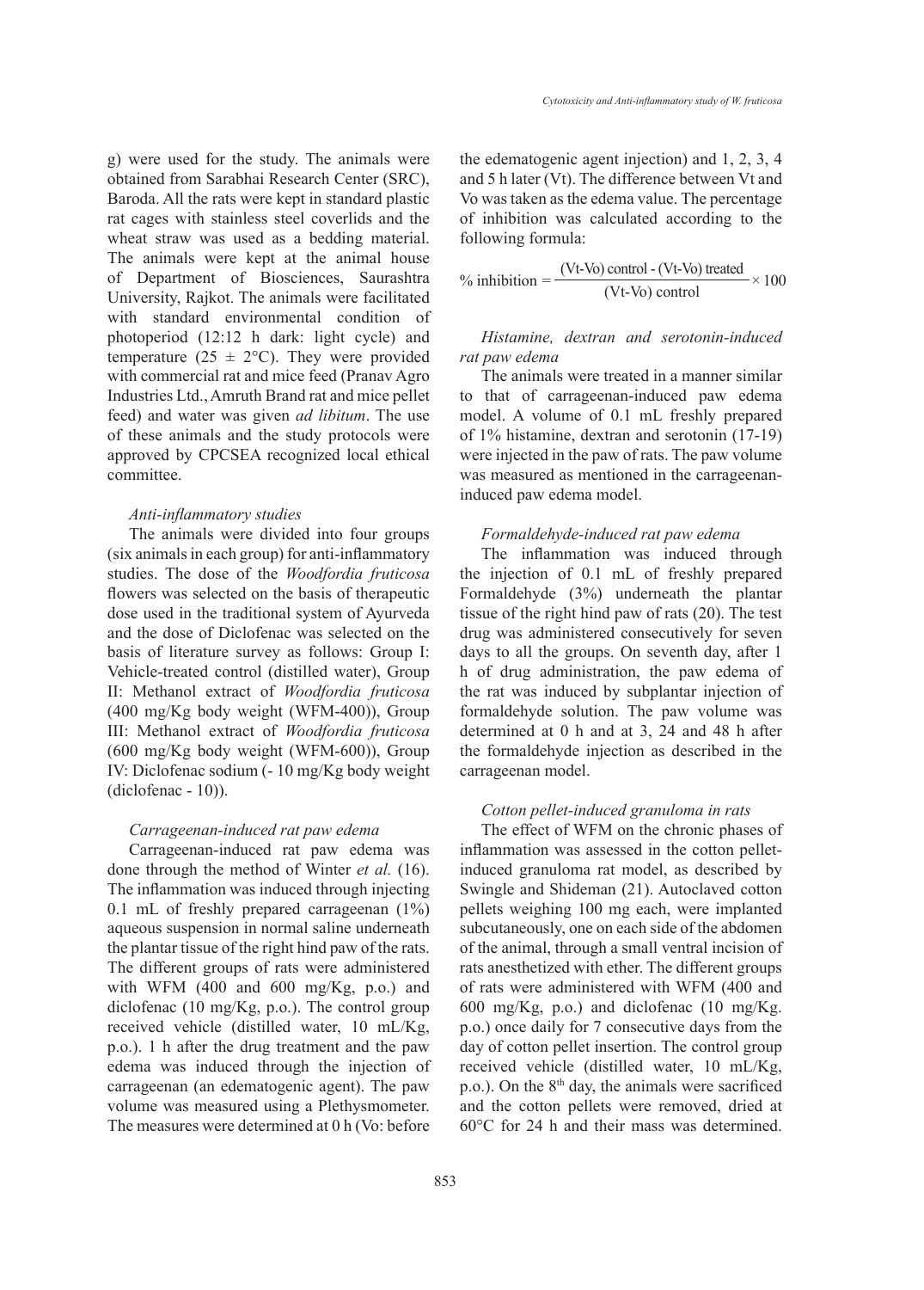**Table 1.** Result of Brine shrimp lethality bioassay.

| <b>Rapic 1.</b> Kesult of Brille silling rethanty proassay. |                 |                 |                                                              |                  |                           |                                   |                            |                 |           |  |  |
|-------------------------------------------------------------|-----------------|-----------------|--------------------------------------------------------------|------------------|---------------------------|-----------------------------------|----------------------------|-----------------|-----------|--|--|
| <b>Test material</b>                                        |                 |                 | $\%$ Mortality under the concentration studied ( $\mu$ g/mL) |                  | $LC_{so}$<br>$(\mu g/mL)$ | 95% Confidence<br>interval        | <b>Toxicity</b><br>profile |                 |           |  |  |
| (w/v)                                                       | 10              | 100             | 250                                                          | 500              | 750                       | 1000                              |                            |                 |           |  |  |
| W. fruticosa<br>methanol extract                            | $\Omega$        | $3.33 \pm 0.32$ | $6.67 \pm 0.32$                                              | $33.33 \pm 0.32$ |                           | $43.33 \pm 0.32$ $73.33 \pm 0.32$ | 763.34                     | 675.65-877.09   | Toxic     |  |  |
| (w/v)                                                       | 10              | 20              | 25                                                           |                  | 30                        | 50                                |                            |                 |           |  |  |
| K, Cr, O,                                                   | $1.33 \pm 0.20$ | $8.00 \pm 0.49$ | $22.67 \pm 0.80$                                             |                  | $46.00 \pm 0.94$          | $70.00 \pm 0.65$                  | 38.18                      | $36.23 - 40.44$ | Toxic     |  |  |
| (v/v)                                                       | $0.1\%$         |                 | $0.5\%$                                                      | $1\%$            |                           | 2.5%                              |                            |                 |           |  |  |
| <b>DMSO</b>                                                 | $\mathbf{0}$    |                 | $\Omega$                                                     | $\mathbf{0}$     |                           | $\mathbf{0}$                      | $\mathbf{0}$               | $\mathbf{0}$    | Non-toxic |  |  |

Values are the mean of triplicate studies (mean  $\pm$  SEM), N = 10 (no. of shrimps). Score for LC<sub>en</sub>: Highly-toxic < 20 µg/mL, Toxic-upto 1000 µg/mL, Non-toxic > 1000 µg/mL.

The results are expressed as mg granulation tissue formed per 100 g body weight.

#### *Biochemical analysis*

On the  $8<sup>th</sup>$  day, the animals were sacrificed under mild ether anesthesia and the blood was collected in clean centrifuge tubes for biochemical estimations. The serum was obtained by centrifugation and various serum biochemical parameters, viz. total protein (22), albumin (23), acid phosphatase (24) and alkaline phosphatase (25) were estimated using Span Diagnostics test kits. The absorbance of all the biochemical parameters was measured in a UV-VIS Spectrophotometer (Shimadzu, Tokyo, Japan).

## *Analgesic study*

*Formaldehyde-induced paw licking response in rats*

The effect of WFM on formaldehyde-induced paw licking response was evaluated through the procedure of Magali *et al*. (26). The test drug was administered once daily for seven consecutive days to all the groups. On seventh day, after 1 h of drug administration, the subplantar injection of 0.1 mL of 3% formaldehyde solution in normal saline was injected. After the injection of formaldehyde, the animals were kept under observation for 30 min. The amount of time spent licking the injected paw was noted and considered to be indicative of pain. The time taken for the onset of paw licking was initially measured. The first nociceptive responses normally peaked 5 min after the formaldehyde injection and the second phase was 15-30 min

after the formaldehyde injection, representing the neurogenic and inflammatory pain. Therefore, the frequency of paw licking was measured in five intervals at 0-5 min., 6-10 min., 11-15 min., 16-20 min., and 21-30 min.

#### *Statistical analysis*

In this study, recorded values are expressed as mean  $\pm$  standard error of mean (SEM). Statistical significance was determined using one-way ANOVA followed by Student's t-test. Values are considered statistically significant at  $p < 0.05$  for t-test and  $f < 0.05$  for ANOVA. In cytotoxicity study,  $LC_{50}$ -values and 95% of confidence intervals were determined.

## **Results**

#### *Brine shrimp cytotoxicity*

Brine shrimp lethality activity of the WFM is shown in Table 1. The crude extract showed 73% mortality at 1000 µg/mL concentration and its  $LC_{50}$ -value was 763.34  $\mu$ g/mL which was considered moderately toxic. Reference standard potassium dichromate showed  $LC_{50}$ -value (38) µg/mL). No mortality was found in negative control (DMSO) group.

## *Carrageenan-induced rat paw edema*

The results of anti-inflammatory activity of WFM on carrageenan-induced paw edema are shown in Table 2. The lower dose, *i.e*. WFM-400, showed inhibition at both early and late phase; though maximum inhibition was at late phase (69%, p < 0.01). The higher dose, *i.e*. WFM-600, also showed maximum anti-inflammatory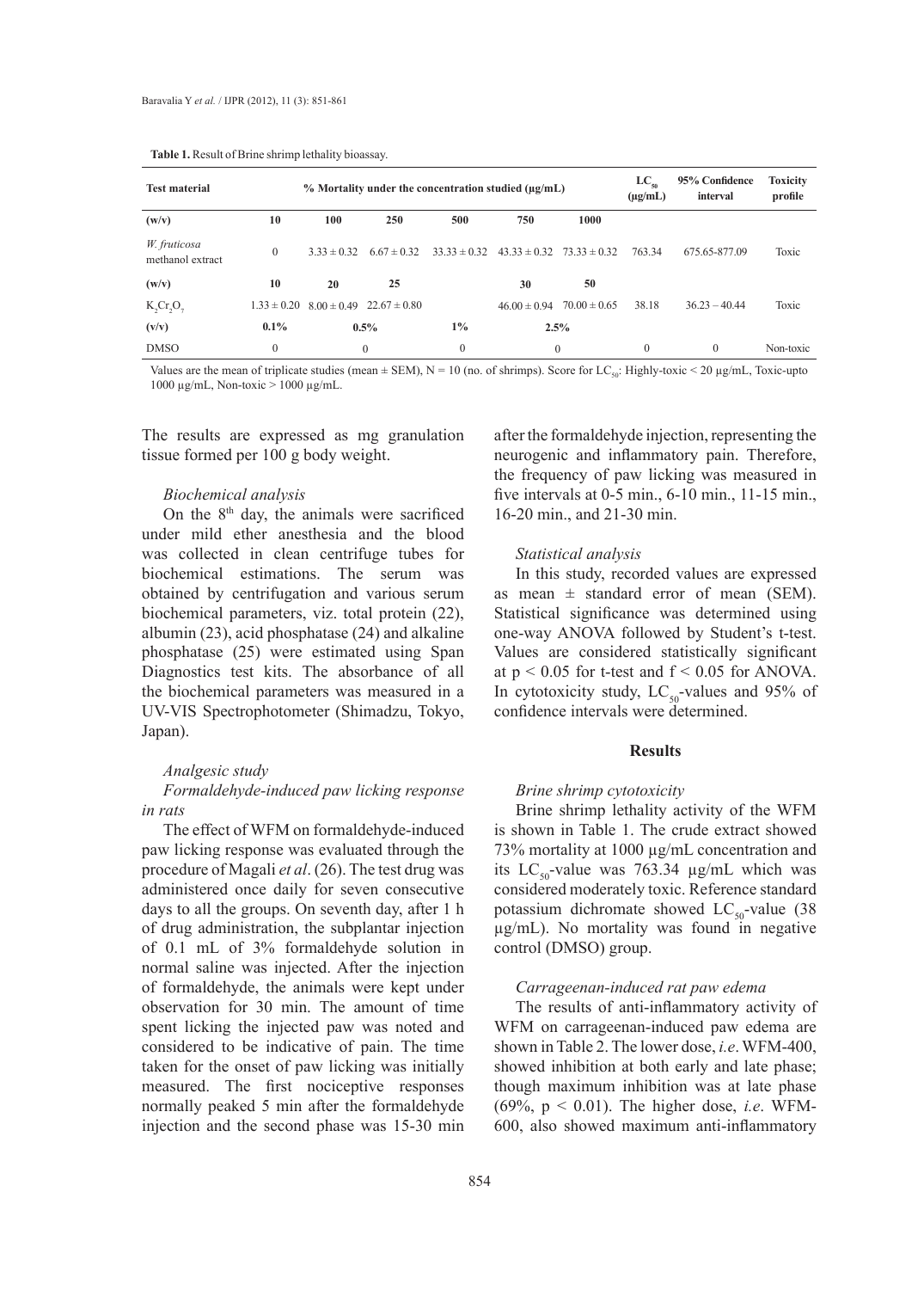| <b>Treatment</b><br>(mg/Kg) | %Increase in paw volume |         |                                                                                                               |                    |                                |            |                     |           |                    |                    |  |
|-----------------------------|-------------------------|---------|---------------------------------------------------------------------------------------------------------------|--------------------|--------------------------------|------------|---------------------|-----------|--------------------|--------------------|--|
|                             | After 1 h               |         | After 2 h                                                                                                     |                    |                                | After 3 h  |                     | After 4 h | After 5 h          |                    |  |
|                             |                         |         | Vol. Increase %Change Vol. Increase %Change Vol. Increase %Change Vol. Increase %Change Vol. Increase %Change |                    |                                |            |                     |           |                    |                    |  |
| Control                     | $16.49 \pm 3.12$        |         | $27.49 \pm 3.49$                                                                                              |                    | $34.37 \pm 4.45$               |            | $33.23 \pm 5.64$    |           | $32.08 \pm 5.16$   |                    |  |
| <b>WFM-400</b>              | $8.05 \pm 1.31^*$       | 51.161  | $12.06 \pm 2.25$ **                                                                                           | $56.11 \downarrow$ | $15.16 \pm 3.09$ <sup>**</sup> | 55.901     | $12.87 \pm 2.26$ ** | 61.26     | $9.93 \pm 2.85$ ** | 69.04 <sub>L</sub> |  |
| WFM-600                     | $10.76 \pm 2.98$        | 34.78.1 | $20.03 \pm 3.46$                                                                                              | 27.15              | $25.22 \pm 4.34$               | $26.63\pm$ | $24.67 \pm 4.72$    | 25.77.1   | $18.46 \pm 5.06$   | 42.471             |  |
| Diclofenac-10               | $9.00 \pm 1.58$         | 45.44   | $13.34 \pm 3.86^*$                                                                                            | 51.47.1            | $13.86 \pm 2.33$ <sup>**</sup> | 59.67.1    | $17.68 \pm 3.55^*$  | 46.79.1   | $17.01 \pm 4.39^*$ | 46.971             |  |
| ANOVA-test                  |                         |         | f < 0.05                                                                                                      |                    | f < 0.01                       |            | f < 0.05            |           | f < 0.05           |                    |  |

**Table 2**. Anti-inflammatory activity of methanol extract of *Woodfordia fruticosa* flowers in carrageenan-induced rat paw edema.

Values are expressed as mean  $\pm$  SEM, (n = 6).  $\degree$ p < 0.05;  $\degree$ <sup>\*</sup>p < 0.01.

activity at late phase (42%) but this activity was less than that of WFM-400 at both early and late phase. The standard Diclofenac-10 showed maximum activity at early phase  $(59\% , p <$ 0.01). In this model, the lower dose showed more inhibition of edema formation than standard Diclofenac.

#### *Histamine-induced rat paw edema*

The results of anti-inflammatory activity of WFM on histamine-induced paw edema are shown in Table 3. In this model, the WFM at both dose levels and standard diclofenac showed anti-inflammatory activity at late phase. A clear dose-dependent inhibition of paw edema was observed. The percentage inhibition of WFM-400 was  $36\%$  (p < 0.05) while that of WFM-600 was  $46\%$  ( $p < 0.01$ ). The later was nearer to standard Diclofenac-10 (55%,  $p < 0.01$ ).

## *Dextran-induced rat paw edema*

The results of anti-inflammatory activity of WFM on dextran-induced paw edema are shown in Table 4. In this model, a clear dose-dependent inhibition of paw edema was observed at both early and late phases. The higher dose showed distinctly more inhibition than the lower one at both phases ( $p < 0.05$ ). The anti-inflammatory activity of higher dose was more at later phase (50%) than the early one. The standard Diclofenac showed poor anti-inflammatory activity in this model.

## *Serotonin-induced rat paw edema*

The results of anti-inflammatory activity of WFM on serotonin-induced paw edema are shown in Table 5. The maximum paw thickness was observed at 3<sup>rd</sup> h after the sub-planter injection in all groups. The animals treated with lower and higher doses of WFM (400 and 600 mg/Kg) produced statistically significant inhibition at  $1<sup>st</sup>$  (p < 0.05; p < 0.01, respectively),  $2^{nd}$  and  $3^{rd}$  (p < 0.05) and at  $5^{th}$  h (p < 0.01). Standard drug Diclofenac-10 showed significant decrease in paw volume at  $1^{st}$ ,  $2^{nd}$  (p < 0.05) and at  $3<sup>rd</sup>$ ,  $4<sup>th</sup>$  and  $5<sup>th</sup>$  h (p < 0.01). The maximum decrease of paw volume in both doses of WFM and Diclofenac-treated groups was found at 5<sup>th</sup> h

**Table 3.** Anti-inflammatory activity of methanol extract of *Woodfordia fruticosa* flowers in histamine-induced rat paw edema.

|                                  | % Increase in paw volume |                   |                       |         |                                |           |                                                                                                               |           |                       |         |  |
|----------------------------------|--------------------------|-------------------|-----------------------|---------|--------------------------------|-----------|---------------------------------------------------------------------------------------------------------------|-----------|-----------------------|---------|--|
| <b>Treatment</b><br>(mg/Kg)      | After 1 h                |                   | After 2 h             |         | After 3 h                      |           | After 4 h                                                                                                     |           | After 5 h             |         |  |
|                                  |                          |                   |                       |         |                                |           | Vol. Increase %Change Vol. Increase %Change Vol. Increase %Change Vol. Increase %Change Vol. Increase %Change |           |                       |         |  |
| Control                          | $43.32 \pm 3.93$         |                   | $48.81 \pm 4.65$      |         | $48.87 \pm 5.75$               |           | $47.32 \pm 5.84$                                                                                              |           | $44.00 \pm 4.38$      |         |  |
| <b>WFM-400</b>                   | $40.49 \pm 2.77$         | $6.51 \downarrow$ | $36.78 \pm 2.45^*$    | 24.65 L | $31.93 \pm 1.90^*$             | 34.66.    | $29.91 \pm 1.98^*$                                                                                            | $36.79$ . | $28.00 \pm 2.95^*$    | 36.35   |  |
| WFM-600                          | $37.13 \pm 2.59$         | 14.28.1           | $35.35 \pm 4.46^*$    | 27.58.1 | $28.77 \pm 3.71^*$             | $41.13$ . | $27.82 \pm 3.58^*$                                                                                            | $41.20$ . | $23.77 \pm 3.45$ **   | 45.97.1 |  |
| Diclofenac-10 $30.31 \pm 4.19^*$ |                          | 30.02             | $28.38 \pm 4.30^{**}$ | 41.861  | $27.46 \pm 3.20$ <sup>**</sup> | 43.821    | $21.74 \pm 4.60$ <sup>**</sup>                                                                                | 54.05.1   | $19.83 \pm 3.30^{**}$ | 54.931  |  |
| ANOVA-test                       |                          |                   | f < 0.05              |         | f < 0.01                       |           | f < 0.01                                                                                                      |           | f < 0.001             |         |  |

Values are expressed as mean  $\pm$  SEM, (n = 6).  $\degree$ p < 0.05;  $\degree$ <sup>\*</sup>p < 0.01.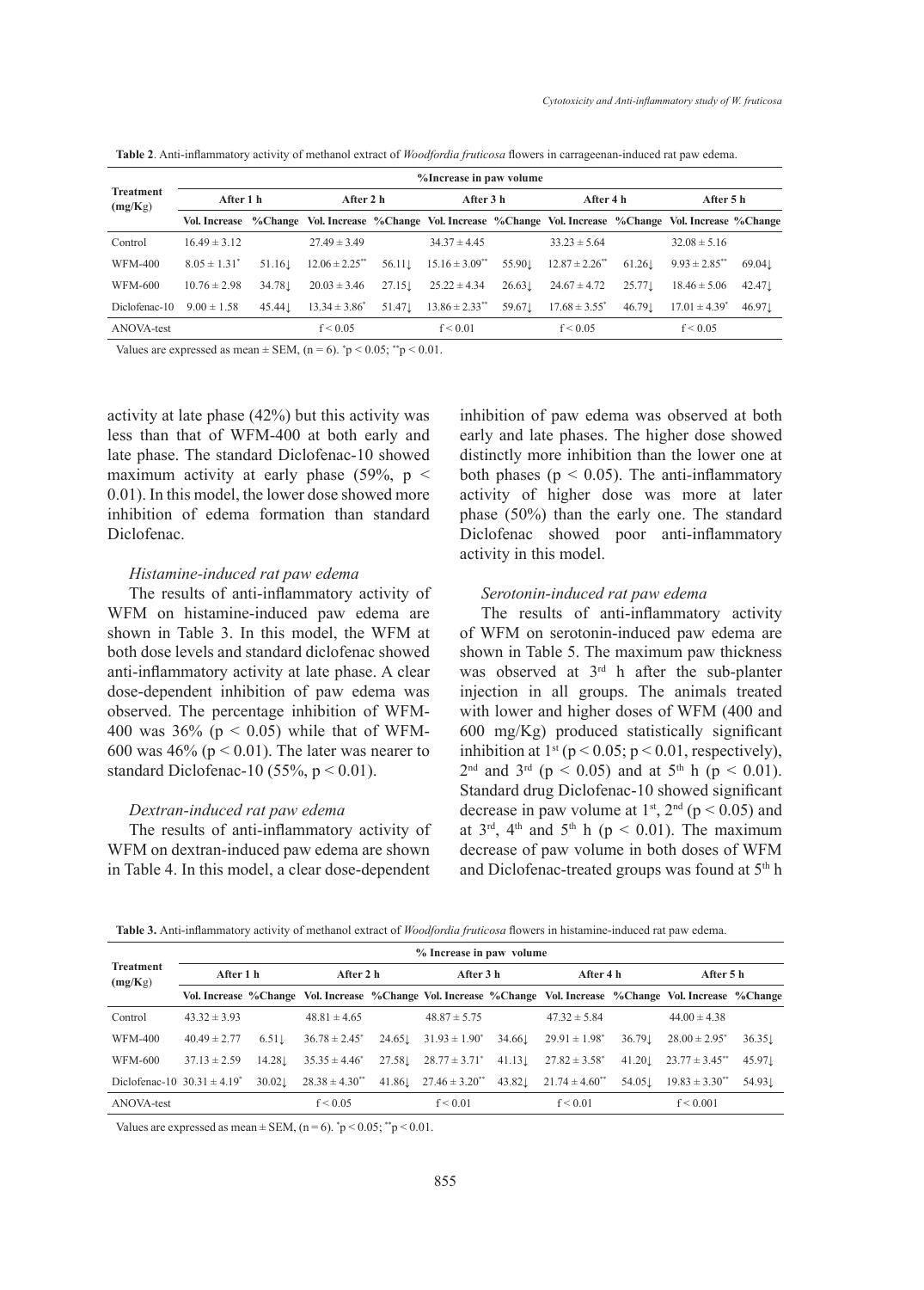**Table 4.** Anti-inflammatory activity of methanol extract of *Woodfordia fruticosa* flowers in dextran-induced rat paw edema.

| <b>Treatment</b><br>(mg/Kg)    | %Increase in paw volume |                  |                    |         |                    |                    |                    |                   |                                                                                                               |                   |  |
|--------------------------------|-------------------------|------------------|--------------------|---------|--------------------|--------------------|--------------------|-------------------|---------------------------------------------------------------------------------------------------------------|-------------------|--|
|                                | After 1 h               |                  | After 2 h          |         |                    | After 3 h          |                    | After 4 h         | After 5 h                                                                                                     |                   |  |
|                                |                         |                  |                    |         |                    |                    |                    |                   | Vol. Increase %Change Vol. Increase %Change Vol. Increase %Change Vol. Increase %Change Vol. Increase %Change |                   |  |
| Control                        | $44.80 \pm 4.85$        |                  | $47.10 \pm 6.08$   |         | $41.90 \pm 4.45$   |                    | $33.77 \pm 5.82$   |                   | $25.43 \pm 3.88$                                                                                              |                   |  |
| WFM-400                        | $33.71 \pm 3.41$        | 24.77.           | $36.49 \pm 3.56$   | 22.53   | $30.07 \pm 5.91$   | 28.24 <sup>L</sup> | $22.45 \pm 3.01$   | $33.53\downarrow$ | $20.75 \pm 3.17$                                                                                              | $18.43\downarrow$ |  |
| WFM-600                        | $27.51 \pm 3.66^*$      | 38.58.1          | $27.61 \pm 4.18^*$ | 41.39   | $26.96 \pm 1.59^*$ | 35.66.1            | $16.82 \pm 3.09^*$ | 50.18.1           | $12.85 \pm 3.23$ <sup>*</sup>                                                                                 | 49.461            |  |
| Diclofenac-10 $42.21 \pm 4.82$ |                         | $5.78\downarrow$ | $40.05 \pm 4.60$   | 14.98.1 | $36.41 \pm 4.69$   | 13.10              | $26.62 \pm 4.68$   | 21.17             | $23.91 \pm 3.52$                                                                                              | 6.001             |  |
| ANOVA-test                     | f < 0.05                |                  |                    |         |                    |                    |                    |                   |                                                                                                               |                   |  |

Values are expressed as mean  $\pm$  SEM, (n = 6).  $\degree$ p < 0.05;  $\degree$ <sup>\*</sup>p < 0.01.

 $(f < 0.001)$ . The percent inhibition of WFM-400 group at 5<sup>th</sup> h was the same as that of standard group. The extract effectively suppressed the inflammation produced by serotonin.

## *Formaldehyde-induced rat paw edema*

The results of anti-inflammatory activity of WFM in formaldehyde-induced paw edema are shown in Table 6. The subcutaneously injection of formaldehyde into the hind paw of rats produces localized inflammation. The administration of WFM-400, WFM-600 and Diclofenac-10 daily for 7 days successfully significantly  $(f < 0.001)$ inhibited edema induced by formaldehyde. WFM-400 and WFM-600 group showed maximum decrease in paw volume at 3 h ( $p < 0.05$  and  $p <$ 0.01 respectively). Diclofenac-10 group showed decrease in paw volume at 3 h  $(45.65\%), p <$ 0.001) and the decrease in paw volume at 48 h was almost the same  $(46.06\% , p < 0.01)$ .

## *Cotton pellet-induced granuloma in rats*

The results of anti-inflammatory activity of WFM in cotton pellet-induced granuloma are

shown in Table 7. WFM-400 and WFM-600 groups showed 1.28% and 11.45% decrease in granuloma formation respectively as compared with the control group, while standard diclofenac-10 group showed significant decrease in granuloma formation (37.15%,  $p < 0.001$ ).

The results of changes in serum total protein and albumin levels in cotton pellet-induced granuloma are given in Table 8. The total protein level were increased at higher concentration (p < 0.01) and decreased at lower concentration of WFM, while Diclofenac-10 group showed increase in total protein level as compared to the control group. In standard and WFM-400 group, the albumin level was decreased as compared to the control group. The results of changes in serum ACP and ALP levels in cotton pellet-induced granuloma are given in Table 8. The ACP level in both doses of WFM was almost similar to that of control group. In standard group, the level of ACP was more as compared to the control group. The ALP levels were decreased in both the studied concentrations, and the decrease in lower concentration was more than that of the

**Table 5.** Anti-inflammatory activity of methanol extract of *Woodfordia fruticosa* flowers in serotonin-induced rat paw edema.

|                                 | % Increase in paw volume      |        |                   |           |                                                                                                               |                    |                    |           |                               |           |  |
|---------------------------------|-------------------------------|--------|-------------------|-----------|---------------------------------------------------------------------------------------------------------------|--------------------|--------------------|-----------|-------------------------------|-----------|--|
| <b>Treatment</b><br>(mg/Kg)     | After 1 h                     |        |                   | After 2 h |                                                                                                               | After 3 h          |                    | After 4 h |                               | After 5 h |  |
|                                 |                               |        |                   |           | Vol. Increase %Change Vol. Increase %Change Vol. Increase %Change Vol. Increase %Change Vol. Increase %Change |                    |                    |           |                               |           |  |
| Control                         | $17.46 \pm 2.88$              |        | $22.71 \pm 4.21$  |           | $34.79 \pm 5.45$                                                                                              |                    | $27.50 \pm 3.55$   |           | $21.03 \pm 3.57$              |           |  |
| WFM-400                         | $9.35 \pm 1.05^*$             | 46.44  | $13.43 \pm 2.79$  | 40.88.1   | $18.31 \pm 2.33^*$                                                                                            | $47.37\perp$       | $14.77 \pm 2.99^*$ | 46.30     | $4.79 \pm 2.29$ **            | 77.221    |  |
| WFM-600                         | $6.89 \pm 1.31$ <sup>**</sup> | 60.52  | $14.52 \pm 1.58$  | 36.04     | $17.53 \pm 3.71^*$                                                                                            | $49.61 \downarrow$ | $13.62 \pm 4.56^*$ | 50.47.1   | $7.91 \pm 2.00^{**}$          | 62.391    |  |
| Diclofenac-10 $6.45 \pm 3.25^*$ |                               | 63.051 | $8.53 \pm 2.78^*$ | 62.45     | $10.82 \pm 3.74$ <sup>**</sup>                                                                                | 68.911             | $6.95 \pm 3.78$ ** | 74.73.    | $4.81 \pm 2.37$ <sup>**</sup> | $77.13$ . |  |
| ANOVA-test                      | f < 0.05                      |        | f < 0.05          |           | f < 0.01                                                                                                      |                    | f < 0.01           |           | f < 0.001                     |           |  |

Values are expressed as mean  $\pm$  SEM, (n = 6).  $\degree$ p < 0.05;  $\degree$ <sup>\*</sup>p < 0.01.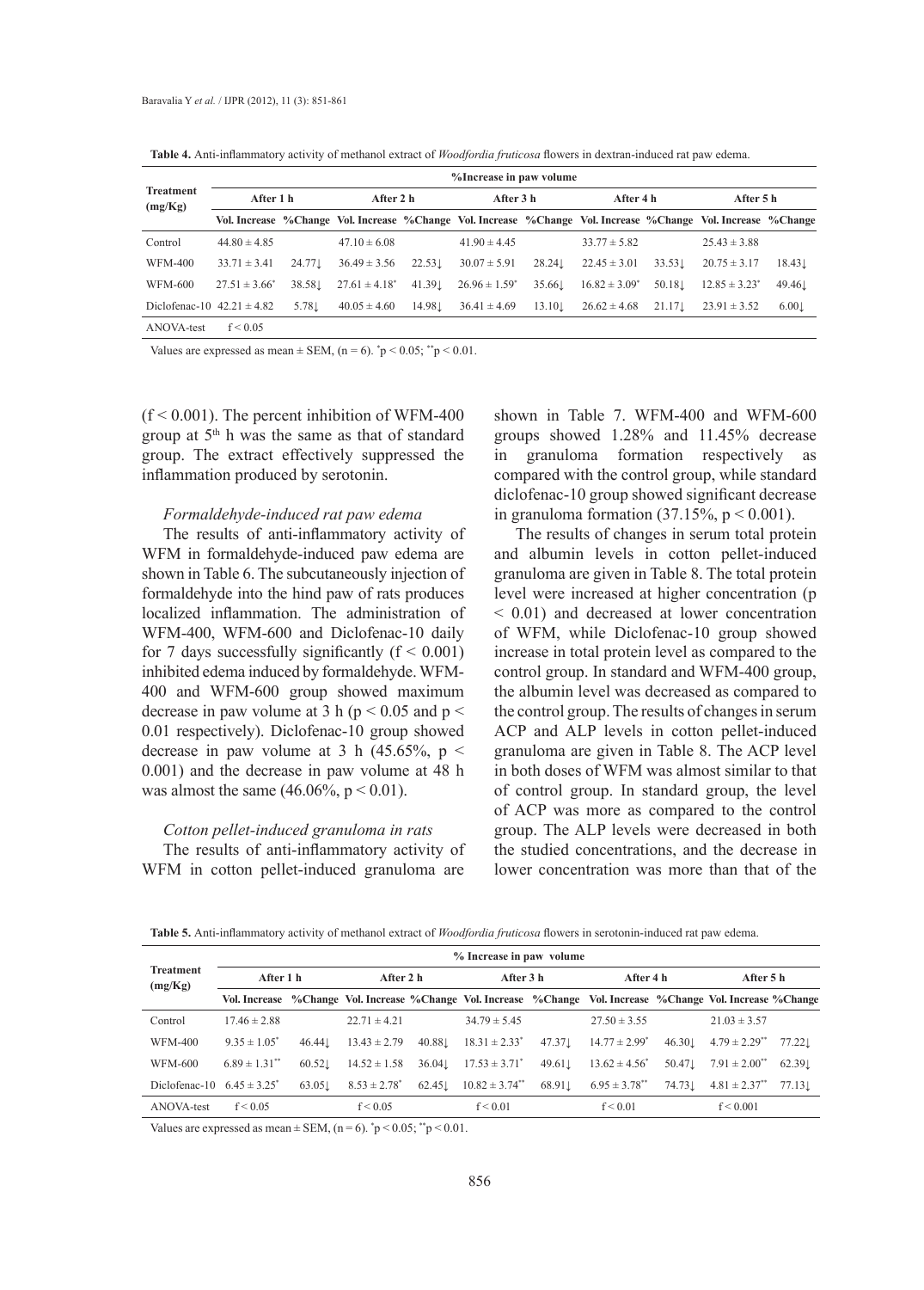|                     |                                | %Increase of in paw volume |                                |          |                                |          |  |  |  |  |
|---------------------|--------------------------------|----------------------------|--------------------------------|----------|--------------------------------|----------|--|--|--|--|
| Treatment $(mg/Kg)$ | After 3 h                      |                            | After 24 h                     |          | After 48 h                     |          |  |  |  |  |
|                     | <b>Vol. Increase</b>           | % Change                   | <b>Vol. Increase</b>           | % Change | <b>Vol. Increase</b>           | % Change |  |  |  |  |
| Control             | $53.94 \pm 3.02$               |                            | $57.94 \pm 1.97$               |          | $43.11 \pm 2.23$               |          |  |  |  |  |
| <b>FMM-400</b>      | $34.23 \pm 5.23$ <sup>*</sup>  | 36.53                      | $36.96 \pm 2.89$ <sup>**</sup> | 36.22    | $32.26 \pm 5.13$               | 25.16    |  |  |  |  |
| WFM-600             | $33.44 \pm 3.87$ <sup>**</sup> | 38.01                      | $37.52 \pm 6.64^{\circ}$       | 35.24    | $30.31 \pm 4.13^*$             | 29.69    |  |  |  |  |
| Diclofenac-10       | $29.32 \pm 1.53***$            | 45.65                      | $33.11 \pm 3.39$ <sup>**</sup> | 42.86    | $23.26 \pm 1.95$ <sup>**</sup> | 46.06    |  |  |  |  |
| ANOVA-test          | f < 0.001                      |                            | f < 0.01                       |          | f < 0.01                       |          |  |  |  |  |

**Table 6.** Anti-inflammatory activity of methanol extract of *Woodfordia fruticosa* flowers in formaldehyde-induced rat paw edema.

Values are expressed as mean  $\pm$  SEM, (n = 6).  $\degree$ p < 0.05;  $\degree$ <sup>\*</sup>p < 0.01;  $\degree$  \* $\degree$ p < 0.001

higher one. In contrast, the ALP level in the standard group was increased.

## *Formaldehyde-induced paw licking test in rats*

The result of formaldehyde-induced paw licking test in rats of WFM is given in Table 9. The onset time of paw licking was measured after the formaldehyde injection. WFM-400 and WFM-600 showed 82.72% ( $p < 0.05$ ) and 45.06% increase in onset time respectively, while diclofenac-10 group showed 26.54% increase in onset time as compared to the control group. After the formaldehyde injection, the frequency of paw licking was measured between 0-5 min, 6-10 min, 11-15 min, 16- 20 min and 21-30 min. As compared to the control group, in the first phase (0-5 min), the extract reduced the paw licking up to 34.48% and 18.39% at WFM-400 and WFM-600 dose levels respectively, while Diclofenac-10 reduced the paw licking up to 21.84%. In second phase (16-20 min), both the extract and diclofenac reduced the dose-dependent paw licking up to 27.42%, 47.96% and 49.33 and (during 21-30 min) 24.04%, 29.23% and 35.07%, respectively.

#### **Discussion**

#### *Brine shrimp cytotoxicity*

The brine shrimp test represents a rapid, inexpensive and simple bioassay for testing the plant extract lethality which in most cases correlates reasonably well with cytotoxic and anti-tumor properties. Most often, a desired biological response is not due to one component but rather due to a mixture of bioactive plant components. Therefore, crude extracts must be screened for biological activity. The brine shrimp lethality assay has been proved to be a convenient system for monitoring biological activities of natural products (27). The degree of lethality was directly proportional to the concentration of the extract with  $LC_{50}$  763.34  $\mu$ g/ mL. The cytotoxic property of plant extract may be due to the presence of antitumor compounds in *Woodfordia fruticosa* flowers as reported by Yoshida et al (9).

#### *Anti-inflammatory study*

#### *Carrageenan-induced rat paw edema*

Carrageenan-induced rat paw edema is a widely used *in-vivo* acute model to predict

| Table 7. Anti-inflammatory activity of methanol extract of Woodfordia fruticosa flowers in cotton pellet-induced granuloma in rats. |  |  |
|-------------------------------------------------------------------------------------------------------------------------------------|--|--|
|-------------------------------------------------------------------------------------------------------------------------------------|--|--|

| Treatment $(mg/Kg)$ | Pellet weight $(g/100 g$ body weight) | %Change                  |  |  |
|---------------------|---------------------------------------|--------------------------|--|--|
| Control             | $0.107 \pm 0.005$                     | $\overline{\phantom{a}}$ |  |  |
| <b>WFM-400</b>      | $0.106 \pm 0.005$                     | 1.28L                    |  |  |
| WFM-600             | $0.095 \pm 0.005$                     | $11.45\downarrow$        |  |  |
| Diclofenac-10       | $0.067 \pm 0.004$ ***                 | 37.151                   |  |  |
| ANOVA-test          | f < 0.001                             |                          |  |  |

Values are expressed as mean  $\pm$  SEM, (n = 6). \*\*\* p < 0.001.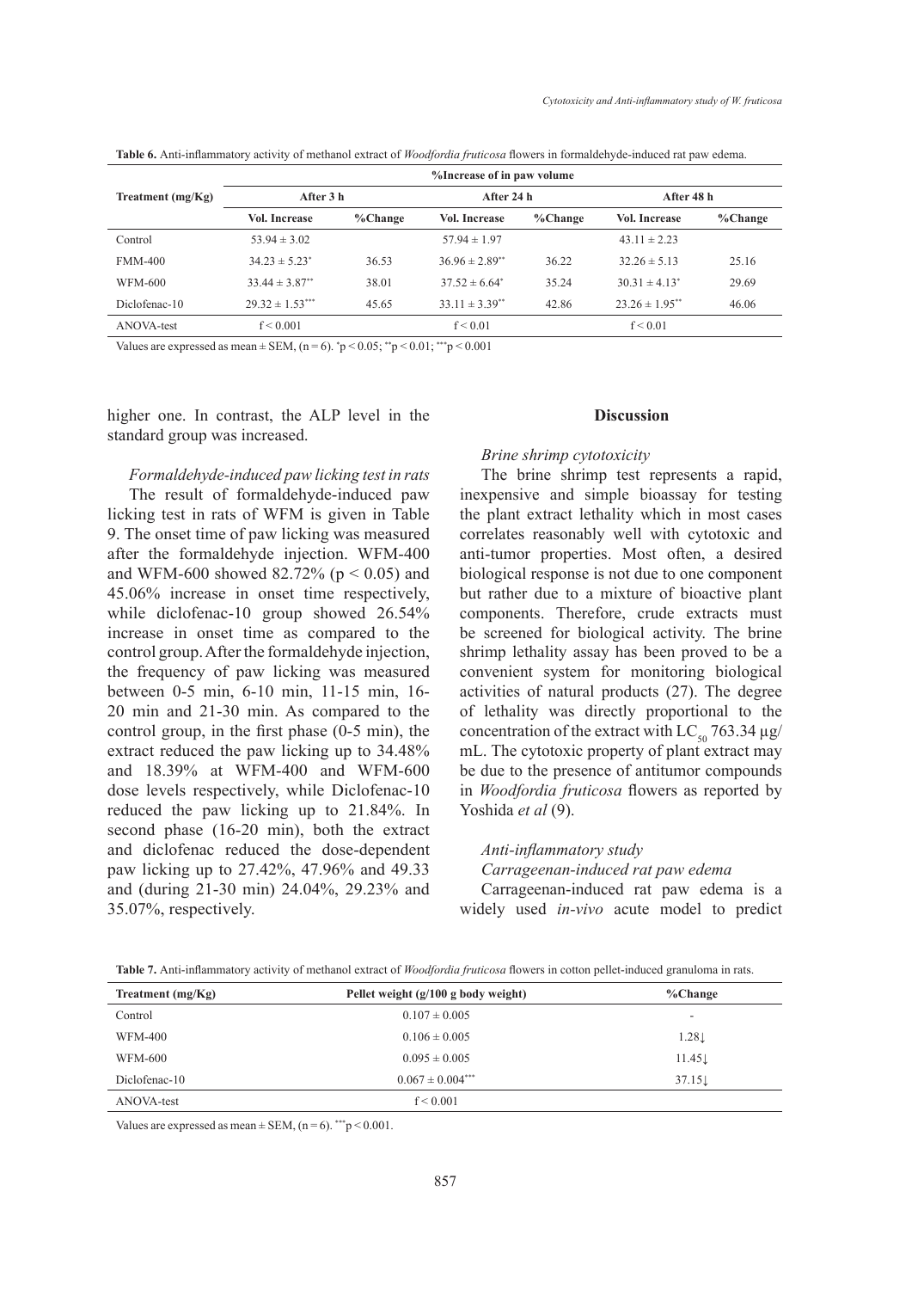| Treatment $(mg/Kg)$ | Total protein $(g/dL)$ | Albumin $(g/dL)$ | ACP (KA units)    | ALP (KA units)    |
|---------------------|------------------------|------------------|-------------------|-------------------|
| Control             | $6.23 \pm 0.063$       | $3.56 \pm 0.047$ | $13.03 \pm 1.09$  | $52.07 \pm 7.12$  |
| WFM-400             | $6.15 \pm 0.078$       | $3.36 \pm 0.039$ | $13.26 \pm 1.22$  | $36.97 \pm 6.26$  |
| WFM-600             | $6.54 \pm 0.063$ **    | $3.57 \pm 0.089$ | $13.13 \pm 0.619$ | $43.69 \pm 5.04$  |
| Diclofenac-10       | $6.35 \pm 0.136$       | $3.32 \pm 0.361$ | $18.41 \pm 5.43$  | $60.25 \pm 13.08$ |

**Table 8.** Effect of methanol extract of *Woodfordia fruticosa* flowers on serum biochemical parameters in cotton pellet-induced granuloma in rats.

Values are expressed as mean  $\pm$  SEM, (n = 6).  $\degree$ p < 0.05;  $\degree$ <sup>\*</sup>p < 0.01.

the value of anti-inflammatory agents, which act through inhibiting the mediators of acute inflammation (28). Carrageenan-induced hind paw edema in rat is a biphasic event. The early phase (90-180 min) of the inflammation is due to the release of histamine, serotonin and similar substances and the later phase (270-360 min) is associated with the activation of kinin-like substances, *i.e.*, prostaglandins, proteases and lysosome (29). WFM inhibited the carrageenaninduced rat paw edema formation, at both early and later phases. This result tends to suggest that the inhibitory effect of the extract on edema formation is probably due to the inhibition of synthesis and/or the release of inflammatory mediators, especially the cyclooxygenase products. The carrageenan-induced paw edema test is effectively controlled with the arachidonate cyclooxygenase (COX) inhibitors due to its COX-dependent mechanism, thus, it is suggested that the WFM may possess arachidonate COX inhibitory property.

## *Histamine-induced rat paw edema*

Histamine is another pro-inflammatory mediator involved in exudation and cell chemotaxis (30). The histamine is a basic amine related to the inflammatory and allergic process causing, among several effects,

both vasodilatation and increase of vascular permeability (31). Edema was reduced through WFM in a dose-dependent manner till the end of 5th h. The antihistaminic activity may be related to the inhibition of inflammation mediator formation. The extract may also inhibit the histamine release from mast cells and/or block histamine receptors.

#### *Dextran-induced rat paw edema*

Dextran is a polysaccharide of high molecular weight that induces the anaphylactic reaction after the injection in rats' extremities, which is characterized through the extravasation and edema formation, as a consequence of liberation of histamine and serotonin from mast cells (32). In this study, WFM exhibited the dose-dependent inhibitory effect in dextran-induced paw edema and was capable to reduce the inflammation up to 5 h. The ability of the extract to reduce the edema volume suggests that the phytochemicals present in the extract may block or counteract the release of any mediators, alone or in combination.

#### *Serotonin-induced rat paw edema*

The extract effectively suppressed the inflammation produced by serotonin. WFM was able to significantly reduce paw edema, and these effects were similar to those exhibited through

Table 9. Analgesic activity of methanol extract of *Woodfordia fruticosa* flowers in formaldehyde-induced paw licking test in rats.

| <b>Treatment</b><br>(mg/Kg)                                                                                                       |                        | Onset time %Change-<br>(Sec) | $0-5$ min        |         | $6-10$ min                                                                    |          | $11-15$ min     |         | $16-20$ min      |         | $21-30$ min                                                                                                                       |         |
|-----------------------------------------------------------------------------------------------------------------------------------|------------------------|------------------------------|------------------|---------|-------------------------------------------------------------------------------|----------|-----------------|---------|------------------|---------|-----------------------------------------------------------------------------------------------------------------------------------|---------|
|                                                                                                                                   |                        |                              |                  | %Change | F                                                                             | % Change | F               | %Change | F                | %Change | F                                                                                                                                 | %Change |
| Control                                                                                                                           | $27.00 \pm 6.04$       |                              | $14.50 \pm 3.79$ |         | $2.67 \pm 0.76$                                                               |          | $5.33 \pm 1.86$ |         | $12.17 \pm 2.57$ |         | $25.67 \pm 4.59$                                                                                                                  |         |
| <b>WFM-400</b>                                                                                                                    | $49.33 \pm$<br>$4.11*$ | 82.721                       |                  |         | $9.50 \pm 0.72$ $34.48$ , $2.00 \pm 1.44$ $25.09$ , $1.33 \pm 0.71$ $74.98$ , |          |                 |         |                  |         | $8.83 \pm 2.15$ $27.42 \pm 19.50 \pm 4.52$ $24.04 \pm 19.50 \pm 4.52$                                                             |         |
| WFM-600                                                                                                                           | $39.17 \pm 6.81$       |                              |                  |         |                                                                               |          |                 |         |                  |         | $45.06$ $11.83 \pm 1.76$ $18.39$ $0.50 \pm 0.22$ $81.27$ $1.50 \pm 0.72$ $71.86$ $6.33 \pm 1.69$ $47.96$ $18.17 \pm 5.34$ $29.23$ |         |
| Diclofenac-10 34.17 $\pm$ 4.43 26.54 11.33 $\pm$ 1.76 21.84 0.00 $\pm$ 0.00 $\pm$ 0.00 0.00 1.67 $\pm$ 0.61 68.73 6.17 $\pm$ 1.47 |                        |                              |                  |         |                                                                               |          |                 |         |                  |         | $49.33$ . $16.67 \pm 2.19$ 35.07.                                                                                                 |         |

Values are expressed as mean  $\pm$  SEM, (n = 6). p  $\leq$  0.05\*, F = Frequency,  $\uparrow$ : Increase,  $\downarrow$ : decrease.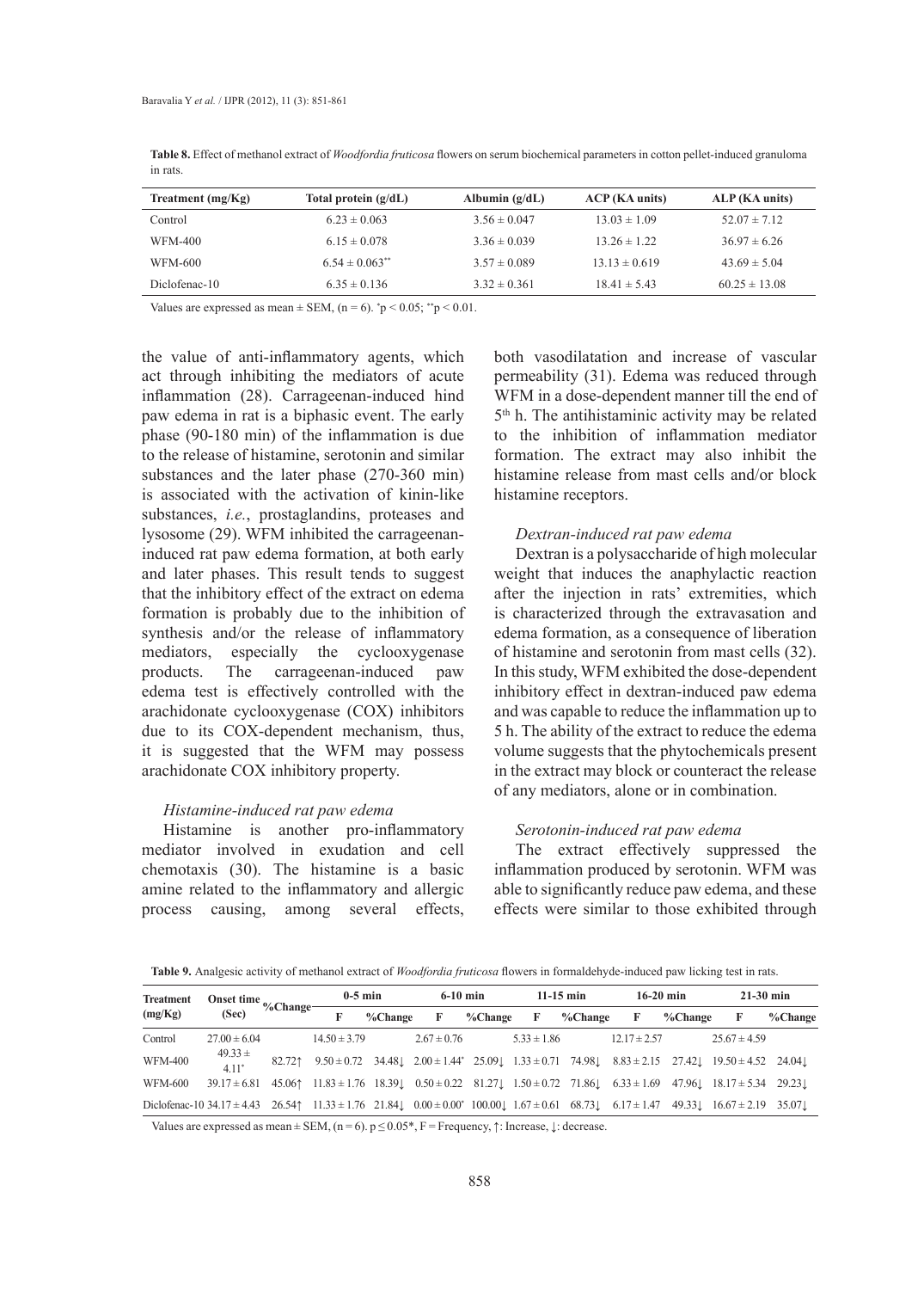the group of rats treated with diclofenac. So, it may be suggested that its anti-inflammatory activity is possibly backed by its anti-serotonin activity.

#### *Formaldehyde-induced rat paw edema*

The inhibition of formaldehyde-induced paw edema in rats is one of the most widely used models to screen the anti-arthritic and antiinflammatory agents as it closely resembles human arthritis (33). Subcutaneously injection of formaldehyde into hind paw of rats produces localized inflammation. In the present study, WFM significantly inhibited paw edema induced by formaldehyde. WFM showed significant decrease in paw volume till 48 h with both doses, which suggests its long duration of action.

## *Cotton pellet-induced granuloma in rats*

Cotton pellet-induced granuloma formation is a typical feature of an established chronic inflammatory reaction and can serve as a chronic and subchronic inflammatory test model for the investigation of anti-arthritic substances (34). The extract showed decrease in granuloma formation. This reflects its efficacy to reduce an increase in the number of fibroblasts and synthesis of collagen with mucopolysaccharide, which are natural proliferative events of granulation tissue formation. At higher concentration of extract the protein level was increased. An increase in protein level at higher concentration of methanol extract of *Polyalthia longifolia* was also reported by Tanna *et al* (35). The rise in protein and albumin levels at high doses suggests stabilization of the endoplasmic reticulum, leading to protein synthesis (36).

## *Formaldehyde-induced paw licking test in rats*

The formaldehyde test has been described as a convenient method for producing and quantifying pain in rats (37). The test employs an adequate painful stimulus to which the animals show a spontaneous response and it is sensitive to commonly used analgesics. The advantage of the formaldehyde model of nociception was that it could discriminate between the central and peripheral pain components. The test consists of two different phases which could be separated in time: the first one that occurs on the first 5 min

after the formaldehyde injection was generated in the periphery through the activation of nociceptive neurons via direct action of formaldehyde and the second phase that occurs between the 15<sup>th</sup> and 30<sup>th</sup> min after the formaldehyde injection, occurred through the activation of the ventral horn neurons at the spinal cord level (38). In the present study, WFM orally administered 1 h before the formaldehyde injection, was capable of inhibiting the paw licking process when compared with the control group. It was observed that rats treated with WFM showed nociceptive reaction, which was dose-related and inhibited in second phase of formaldehyde test. Drugs that act primarily on the central nervous system inhibit both phases equally, while peripherally acting drugs only inhibit the second phase. The second phase is an inflammatory response with inflammatory pain that can be inhibited through the antiinflammatory drugs (39). The experimental results show that WFM produced better inhibitory effect during the second phase of the formaldehyde test. This experimental evidence suggests that the analgesic effect produced by WFM was involved in its peripheral action.

## **Conclusion**

In conclusion, the cytotoxicity exhibited by the crude extract was promising and this indicates the presence of potent bioactive compounds. The anti-inflammatory activity and anti-nociceptive activity of WFM, justifies the traditional uses of *Woodfordia fruticosa* for the treatment of pain and inflammatory-related ailments. Previous studies have revealed that the NSAIDs were capable of inhibiting this test; therefore, the mechanism of the anti-inflammation of WFM may be similar to the mechanism exerted by the NSAIDs. Since prostaglandins are known to take part in the inflammatory and nociceptive processes, the anti-inflammatory and anti-nociceptive activities of the WFM could be due to the modulation of the COX or prostaglandins actions.

## **Acknowledgment**

One of the authors Yogesh Baravalia is thankful to University Grants Commission, New Delhi, India for providing financial support as JRF.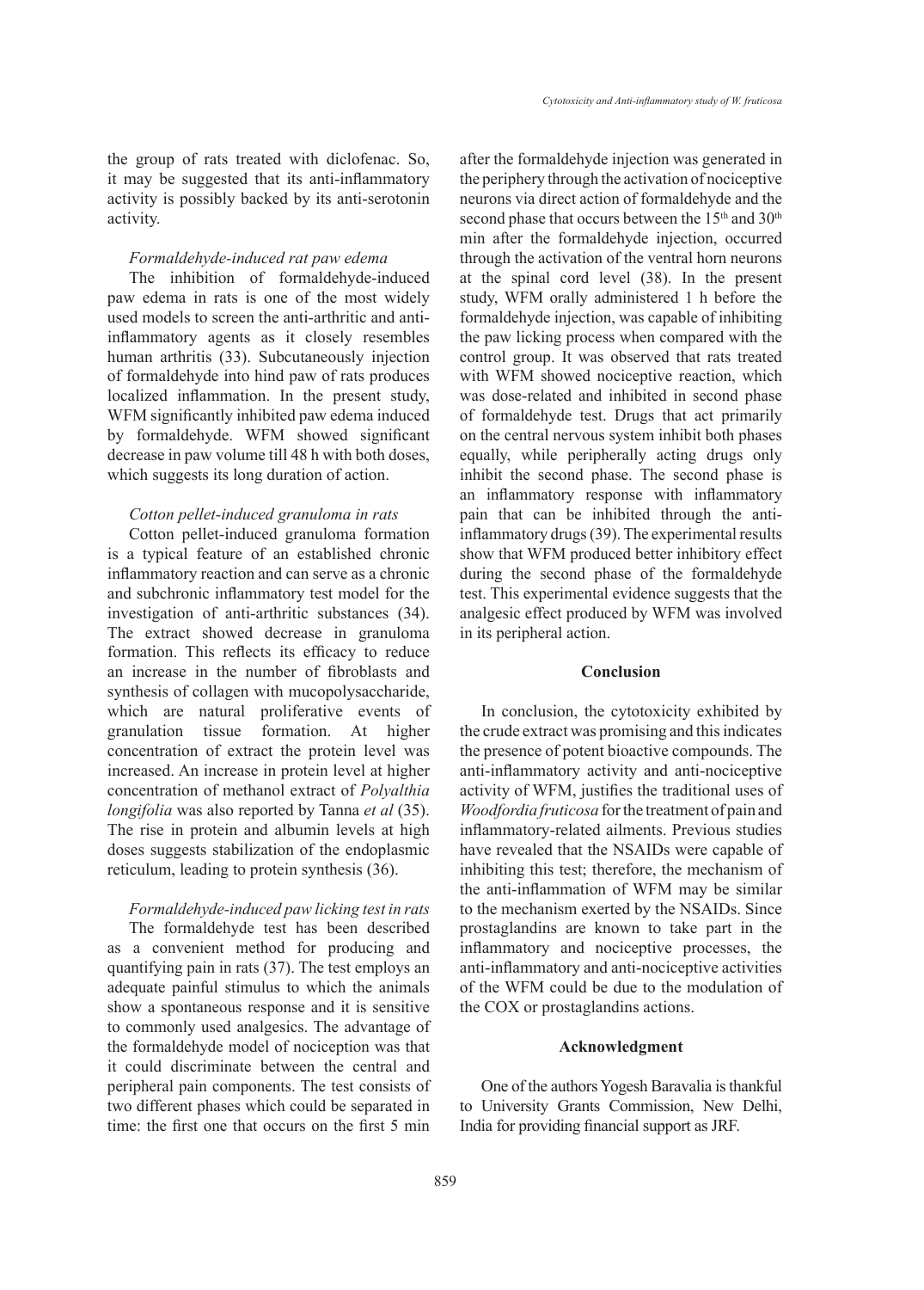#### **References**

- $(1)$  Akah PA and Nwambie AI. Evaluation of Nigerian traditional medicines. 1. Plants used for rheumatic (inflammatory) disorders. *J. Ethnopharmacol*. (1994) 42: 179-82.
- Parra AL, Yhebra RS, Sardinas IG and Buela LI. (2) Comparative study of the assay of *Artemia salina* L. and the estimate of the medium lethal dose  $(LD_{50}$ value) in mice, to determine oral acute toxicity of plant extracts. *Phytomedicine* (2001) 8: 395-400.
- Manilal A, Sujith S, Seghal KG, Selvin J and Shakir C. (3) Cytotoxic potentials of red alga, *Laurencia brandenii* collected from the Indian coast. *Glob. J. Pharmacol*. (2009) 3: 90-94.
- Nathan C. Points of control in inflammation. *Nature* (4) (2002) 420: 846-52.
- Fawole OA, Amoo SO, Ndhlala AR, Light ME, (5) Finnie JF and Staden JV. Anti-inflammatory, anticholinesterase, antioxidant and phytochemical properties of medicinal plants used for pain-related ailments in South Africa. *J. Ethnopharmacol*. (2010) 127: 235-41.
- $(6)$  Rishi P, Rampuria A, Tewari R and Koul A. Phytomodulatory potentials of *Aloevera* against *Salmonella* OmpR-mediated inflammation. *Phytother. Res*. (2008) 22: 1075-82.
- Khare CP. *Encyclopedia of Indian Medicinal Plants:*  (7) *Rational Western Therapy, Ayurvedic and Other Traditional Usage, Botany*. Springer, Berlin (2004) 483-84.
- Alam M, Susan T, Joy S, Ak SU and Kundu AB. Anti-(8) inflammatory activity of *Plectranthus urticifolius* Hook. F. and *Woodfordia fruticosa* Kurz. in albino rats. *Indian Drug* (1990) 27: 559-62.
- Yoshida T, Chou T, Nitta A, Miyamoto K, Koshiura (9) R and Okuda T. Woodfordin C, a macro-ring hydrolysable tannin dimer with antitumor activity, and accompanying dimers from *Woodfordia fruticosa* flowers. *Chem. Pharm. Bull*. (1990) 38: 1211-17.
- (10) Chandan BK, Saxena AK, Shukla S, Sharma N, Gupta DK, Singh K, Suri J, Bhadauria M and Qazi GN. Hepatoprotective activity of *Woodfordia fruticosa*  Kurz flowers against carbon tetrachloride induced hepatotoxicity. *J. Ethnopharmacol*. (2008) 119: 218-24.
- (11) Kumaraswamy MV and Satish S. Free radical scavenging activity and lipoxygenase inhibition of *Woodfordia fructicosa* Kurz and *Betula utilis* Wall. *Afr. J. Biotechnol*. (2008) 7: 2013-16.
- (12) Oudhia P. *Interaction with the Herb Collectors of Gandai Region, Chhatisgarh.* MP, India (2003) 149.
- Kroes BH, van den Berg AJJ, Abeysekera AM, de (13) Silva KTD and Labadie RP. Fermentation in traditional medicine: the impact of *Woodfordia fruticosa* flowers on the immunomodulatory activity, and the alcohol and sugar contents of Nimba arishta. *J. Ethnopharmacol.* (1993) 40: 117-25.
- (14) Lin J, Opoku AR, Geheeb-Keller M, Hutchings AD, Terblanche SE, Jager AK and van Staden J. Preliminary

screening of some traditional zulu medicinal plants for anti-inflammatory and antimicrobial activities. *J. Ethnopharmacol*. (1999) 68: 267-74.

- (15) Geran RI, Greenberg HM, McDonald M and Abbott BJ. Protocols for screening chemical agents and natural products against animal tumors and other biological systems. *Cancer Chemother. Rep*. (1972) 33: 1-17.
- Winter CA, Risley EA and Nuss GW. Carrageenan-(16) induced edema in hind paws of the rat as an assay for anti-inflammatory drugs. *Proc. Soc. Exp. Biol. Med*. (1962) 111: 544-47.
- Winter CA and Porter CC. Effect of alteration in side (17) chains upon anti-inflammatory and liver glycogen activities in hydrocortisone ester. *J. Am. Pharm. Assoc*. (1957) 46: 515-19.
- Mukherjee PK, Saha K, Das J, Pal M and Saha BP. (18) Studies on the anti-inflammatory activity of rhizomes of *Nelumbo nucifera*. *Planta Med*. (1997) 63: 367-69.
- (19) Suleyman H, Demirezer LO, Kuruuzum A, Banoglu ZN, Gocer F, Ozbakir G and Gepdiremen A. Antiinflammatory effect of the aqueous extract from *Rumex patientia* L. roots. *J. Ethnopharmacol*. (1999) 65: 141-48.
- $(20)$  Brownlee G. Effect of deoxycotone and ascorbic acid on formaldehyde induced arthritis in normal and adrenalectomized rats. *Lancet* (1950) 255: 157-59.
- $(21)$  Swingle KF and Shideman FE. Phases of the inflammatory response to subcutaneous implantation of cotton pellet and their modification by certain antiinflammatory agents. *J. Pharmacol. Exp. Therap*. (1972) 183: 226-34.
- (22) Yatzidis H. An improved Biuret reagent. *Clin. Chem.* (1977) 23: 908.
- (23) Corcoran RM and Durnan SM. Albumin determination by modified bromocresol green method. *Clin. Chem*. (1977) 23: 765-66.
- $(24)$  King EJ and Jagatheesan KA. A method for the determination of tartrate-labile, prostatic acid phosphatase in serum. *J. Clin. Pathol*. (1959) 12: 85-9.
- $(25)$  Kind PRN and King EJ. Estimation of plasma phosphatase by determination of hydrolysed phenol with amino-antipyrine. *J. Clin. Pathol*. (1954) 7: 322-26.
- Magali B, DeSonza MM, Yunus RA, Lento R, (26) Monache FD and Fillo VC. Antinociceptive activity of I3, II8 binaringenin, a biflavonoid present in plants of the Guttiferae. *Planta Med*. (2000) 66: 84-86.
- (27) Chanda S, Baravalia Y. Brine shrimp cytotoxicity of *Caesalpinia pulcherrima* aerial parts, antimicrobial activity and characterization of isolated active fractions. *Nat. Prod. Res*. (2011) (In Press).
- (28) Morebise O, Fafunso MA, Makinde JM, Olajide OA and Awe EO. Anti-inflammatory property of the leaves of *Gongronema latifolium*. *Phytother. Res*. (2002) 16: S75-S77.
- (29) Thomazzi SM, Silva CB, Silveira DCR, Vasconcellos CLC, Lira AF and Cambui EVF. Antinociceptive and anti-inflammatory activities of *Bowdichia virgilioides* (sucupira). *J. Ethnopharmacol*. (2010) 127: 451-56.
- (30) Jutel M, Blaser K and Akdis CA. Histamine in allergic